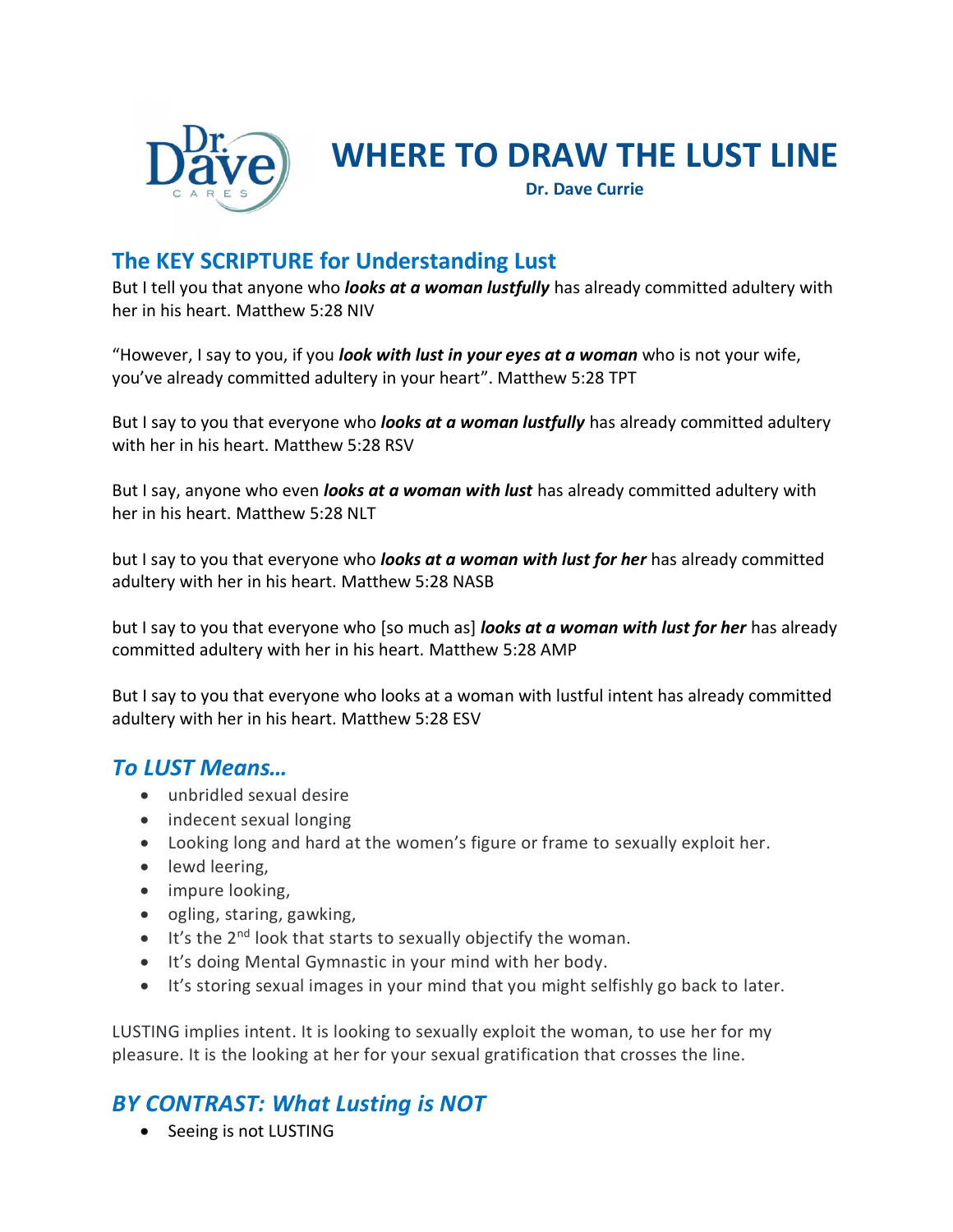- Noticing is not LUSTING
- Looking is not LUSTING
- Attraction is not LUSTING
- Being Visually stimulated is not LUSTING

*AGAIN, IT IS LUST* when you look with the specific purpose to sexually exploit her, to imagine more, to treat her as an object, a thing to stare at, to fantasize about, to use her or any parts of her body sexually in your mind for your pleasure.

#### *When Does Lustful Temptation Become Sin?*

- 1. A Visual Cue Enters your Brain Just seeing a woman in your path.
- 2. A Thought Flash Results from the Visual Cue Wow, she's pretty, she's built or whatever.
- 3. The Thought Flash is Focused on You assess your thinking. Where are you going?
- 4. Thought Flash is Weighed When I know that my intent is not honouring to God or her.

#### **IT IS HERE WHERE THE TEMPTATION BECOMES SINFUL - WHEN I CHOOSE I SIN!**

- 5. Thought Flash is released or embraced…
- 6. I can go on with a new, clean thought vs begin a Thought flash FIXATION



#### *FACING A REAL LIFE TEMPATION*

#### **DO YOU OBJECTIFY HER OR SANCTIFY HER?**